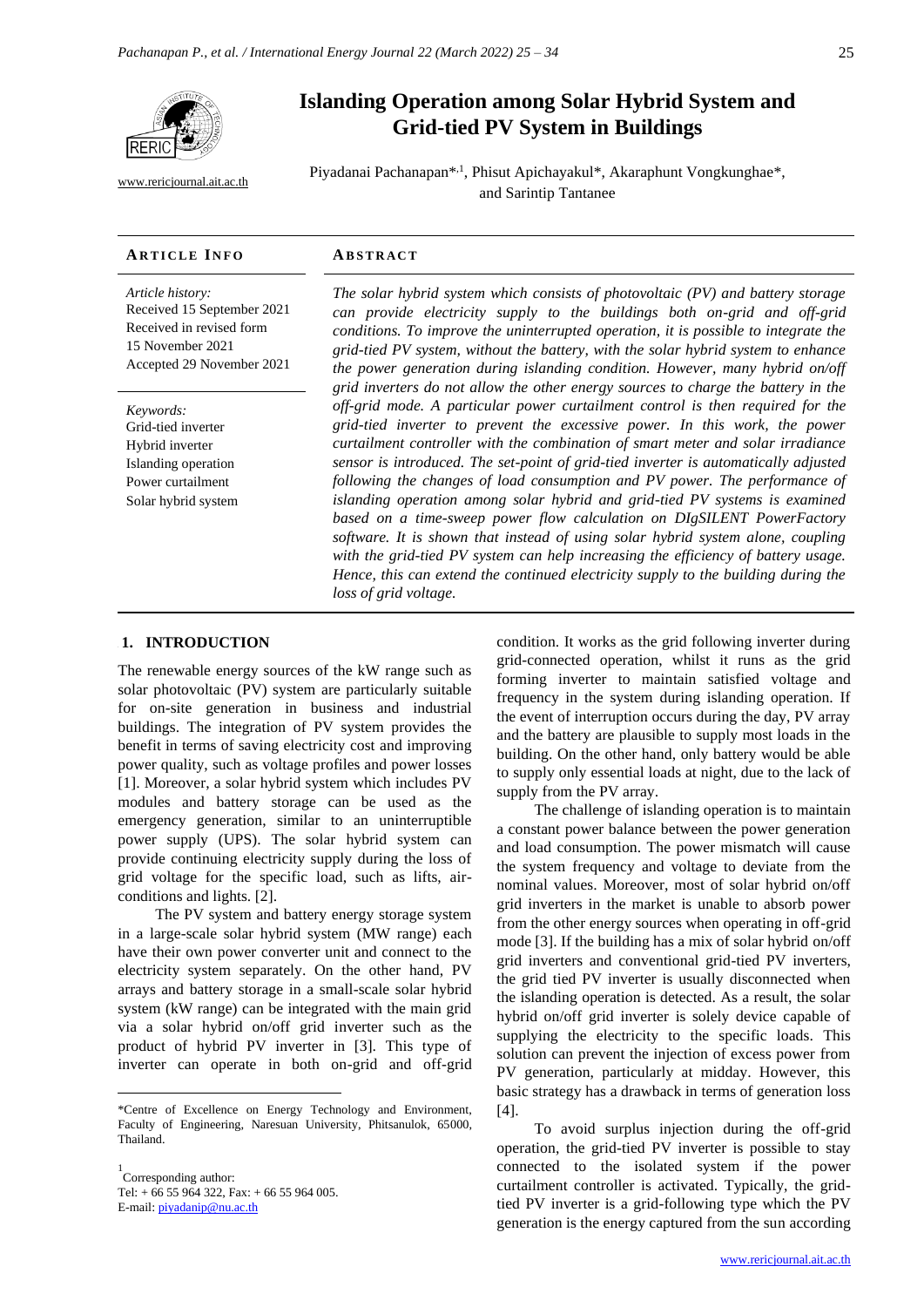to the maximum power extraction algorithm. Meanwhile, the PV power can be limited by decreasing the injected power from the PV array to below the maximum power point. The active power can be limited when a predetermined power production set-point is reached, or when either frequency or voltage exceeds the prescribed value [5], [6]. In addition, many modern gridtied PV inverters already include power limiting function within their product, such as the product of smart grid-tied inverter in [7].

The power curtailment is employed into the gridtied inverter for many applications such as zero energy exporting [8] which the PV system is only produces enough power for the local load and never injects power into the distribution network; over-voltage and thermal violation mitigations [9], [10]; solving grid congestion problems in power system planning [11]; improving power quality and providing frequency control in the microgrid systems with multi-energy sources [12], [13],[14]; improving a distributed power system control for multi-microgrid networks [15] and enhancing distribution system resiliency [16].

This paper introduces a particular power curtailment controller, which enables the grid-tied PV inverter to assist power generation during islanding operations rather than the solar hybrid on/off grid inverter alone. To prevent excessive PV feeding, the output power of grid-tied PV inverter is controlled by using information from the smart meter and solar irradiance sensor. The goal of this study is to demonstrate the performance of a purposed power limiting controller in supplying more power from a gridtied PV inverter, which possibly reduce the use of discharging power from the battery. As a result, this strategy could help in the continuation of electricity supply following a loss from the main grid.



**Fig. 1. The configurations of solar hybrid on/off grid inverter and grid-tied PV inverter.**

# **2. GRID-TIED PV INVERTER AND SOLAR HYBRID ON-OFF GRID INVERTER**

The configurations of grid-tied PV inverter and solar hybrid on/off grid inverter are shown in Figure 1. A PV panel - side DC/DC converter captures the maximum power from the solar irradiance according to the maximum power point tracking (MPPT) algorithm. In case of solar hybrid on/off grid inverter, it includes a battery – side DC/DC converter to control the charging/discharging of energy storage.

During the grid-connected operation, the grid-side DC/AC inverter is able to convert DC power from PV

arrays/battery to AC power and then synchronizing with the distribution system via the grid interface control. Apart from injecting power to the network, the grid-side inverter of solar hybrid system can absorb the power from the main grid for charging the battery.

In the event of loss of grid voltage, the typical grid-tied PV inverter is forced to disconnect via the antiislanding protection. While the solar hybrid on/off grid inverter remains connected and then switched the operation from grid-following mode to grid-forming mode to provide the references for system voltage and frequency during islanding operation. Based on decentralized control [17], [18], the droop control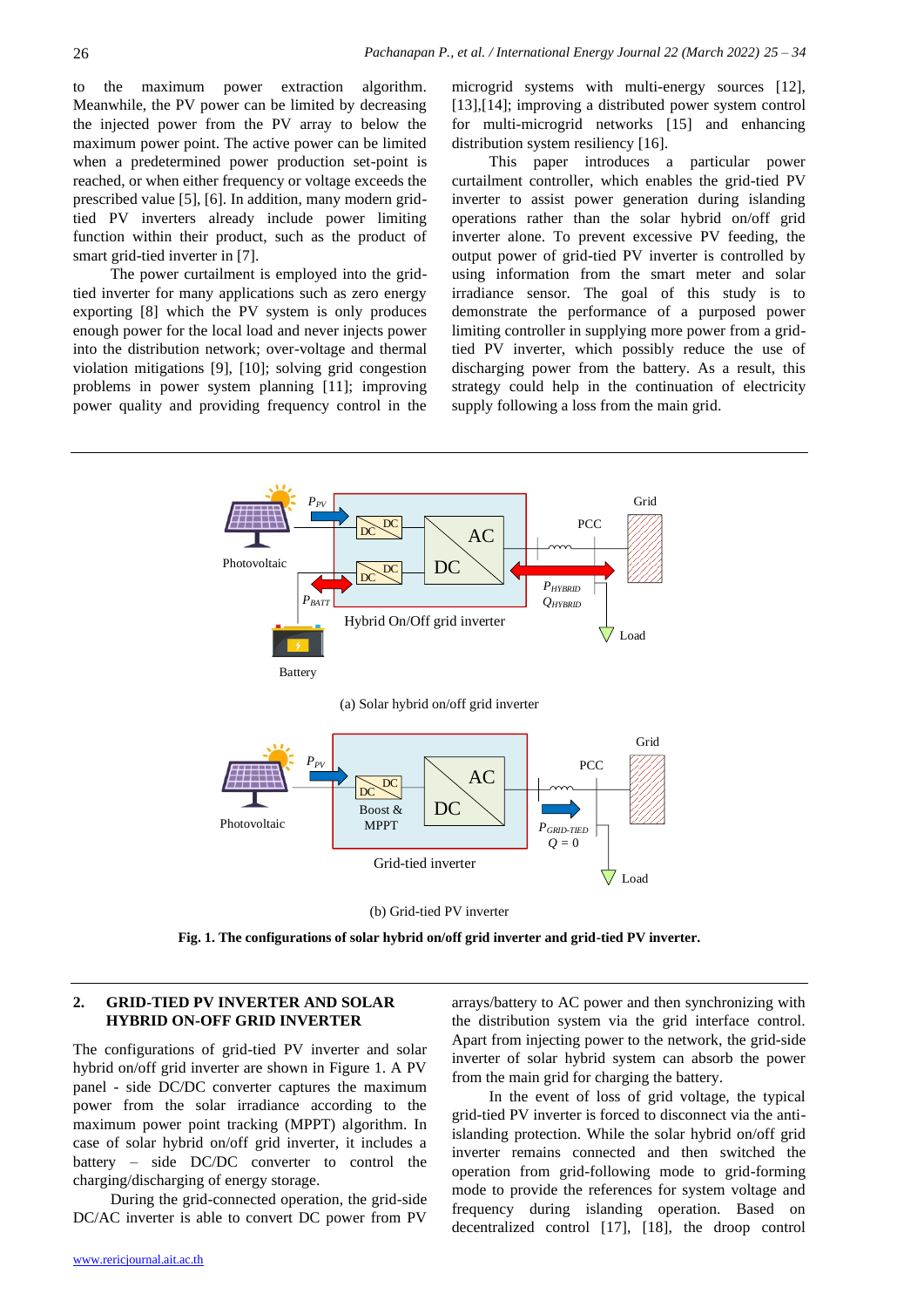methods are applied to control active and reactive power of solar hybrid on/off grid inverter. The frequency-droop and voltage-droop characteristics can be written as;

$$
P = -\frac{(f - f_0)}{K_P} \text{ and } Q = -\frac{(V - V_0)}{K_Q} \tag{1}
$$

where  $P$  and  $Q$  are the active and reactive powers produced by the inverter,  $K_P$  and  $K_Q$  are the droop gains, *f*<sup>0</sup> and *V*<sup>0</sup> are the reference frequency and voltage.

When the solar hybrid on/off grid inverter is working in the off-grid mode, the PV array will provide power to the load first and then charge the battery. In addition, if there is exceeding PV power after supporting the load, it will charge the battery first, as shown in Figure 2 (a). However, the battery cannot be charged by other energy sources such as diesel generator, until the PV power is unavailable. On the other hand, the battery

will discharge power to the load if the PV power is insufficient (see Figure 2 (b)).

In a case that the battery power is running out and the PV power is not enough to supply load, the load will be disconnected. The electricity supply is then interrupted, and the outage event may happen. Only PV power can provide the battery charging, as presented in Figure 2 (c). When it reaches the acceptable level of battery, the load is therefore reconnected, and the solar hybrid system will resume supplying power to the load.

The grid-tied inverter is possible to resynchronize with the isolated system, after the solar hybrid on/off grid inverter can supply load properly. However, it needs to ensure that the supporting power from the other inverter will not lead the excess injection to the system which cause the abrupt changes in system voltage and frequency. Therefore, the active power curtailment control is necessary for allowing the grid-tied inverter to be included in the islanding operation.



(a) PV supplies power to load and then charging the battery.



(b) Both PV and battery supply power to load



(c) PV provides the battery charging after the battery ran out

**Fig. 2. The operation of solar hybrid on/off grid inverter in off-grid mode.**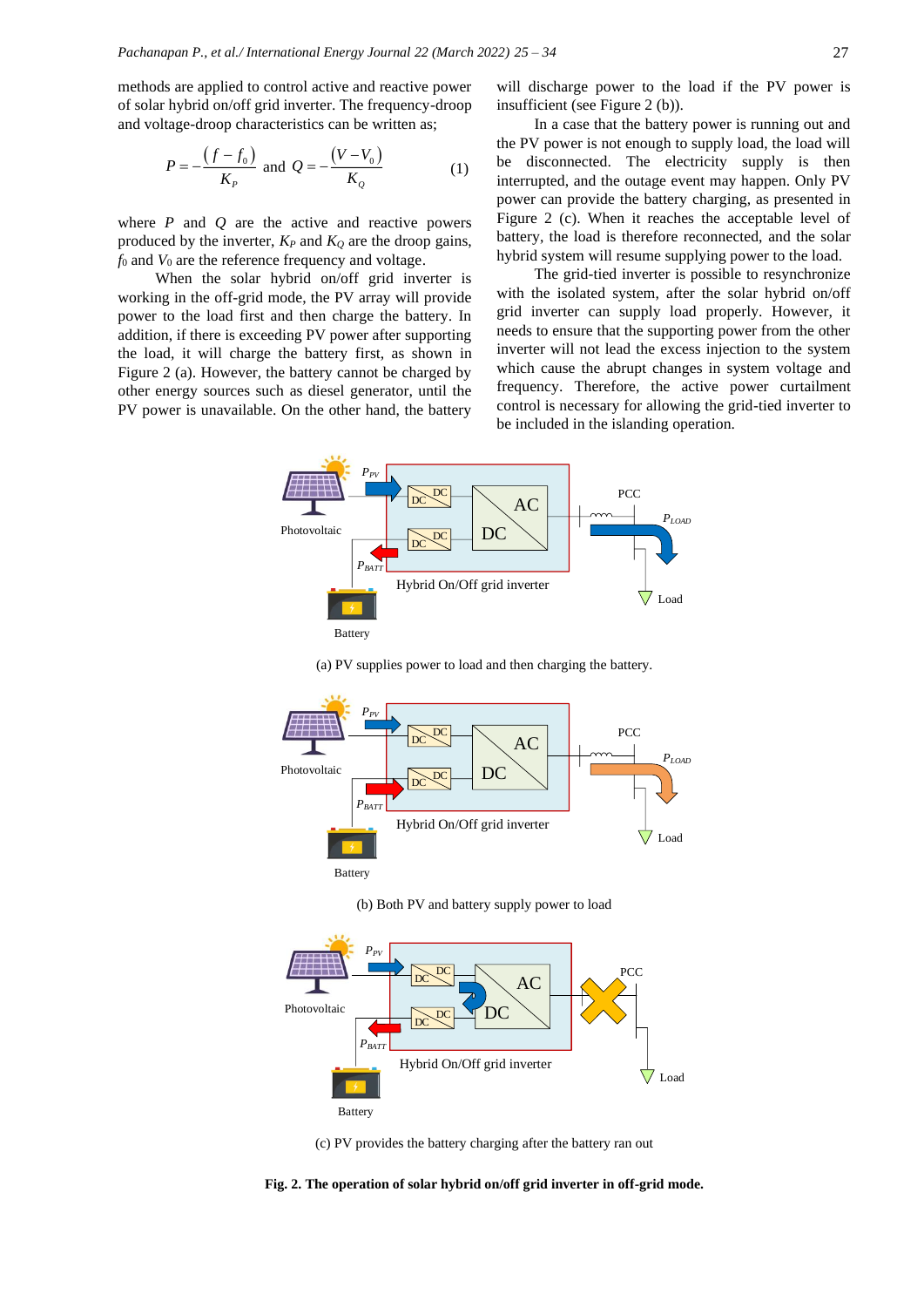#### **3. POWER CURTIALMENT CONTROLLER**

A particular power curtailment controller is introduced to prevent the exceeded power of grid-tied PV inverter during islanding operation. It is the real-time control which requires the combining information of load consumption and PV output of solar hybrid on/off grid inverter. In addition, the load consumption is measured by high resolution power meter and the PV output of solar hybrid on/off grid inverter is estimated via the solar irradiance measured by the pyranometer. The realtime data is accordingly sent to the power curtailment controller via communication system, for determining the suitable PV output of grid-tied inverter, as demonstrated in Figure 3.

From Figure 3, the PV power of solar hybrid on/off grid inverter (*PPV,hybrid*) is calculated by using the measured solar irradiance. It is adapted from the PVWatts manual [19] which the impact on cell temperature is neglected. The predicted PV output,  $P_{PV}^{\text{predict}}$ , at time, *t*, can be written as;

$$
P_{PV}^{\text{predict}}(t) = \eta \cdot \frac{I_{tr}(t)}{1000} \cdot P_{dc0}
$$
 (2)

where  $I_{tr}$  is solar irradiance (W/m<sup>2</sup>).  $P_{dc0}$  is the nameplate DC rating of PV array.  $\eta$  is the DC-to-AC derate factor. If the size of PV array of solar hybrid system and grid-tied PV system is known, the PV outputs of those systems can be predicted by using (2) and then written in terms of  $P_{\text{DU}}^{\text{predict}}$ *P*<sub>PV</sub>, *hybrid* and *P*<sub>PV</sub>, *gri P*<sup>p</sup>*PV*,*grid*–tied respectively.

After the grid-tied inverter can re-synchronize with the islanded electricity system, The PV power will supply to the system only when the load consumption,  $P_{LOAD}$ , is higher than  $P_{PV-hv}^{\text{predict}}$  $P_{PV, hybrid}^{\text{predict}}$ . Therefore, the grid-tied

inverter's PV power set-point, *P<sub>PV grid-tied</sub>* is considered as;

$$
\Delta P(t) = P_{LOAD}(t) - P_{PV, hybrid}^{\text{predict}}(t)
$$
\n(3)

If  $P_{LOAD}(t) > P_{PV,hvbrid}^{predict}(t)$  $P_{PV,hybrid}^{predict}(t)$ , then

$$
P_{PV,grid-tied}(t) = \begin{cases} \Delta P & \text{if } \Delta P < P_{PV,grid-tied}^{\text{predict}}\\ P_{PV,grid-tied}^{\text{predict}} & \text{else} \end{cases} \tag{4}
$$

Otherwise,

$$
P_{PV,grid-tied}(t) = 0 \tag{5}
$$

In the real operation, a small amount of power from the battery may be required to secure the power balancing mechanism due to the error from the prediction and some power losses, such as line loss, which are not included in  $(2)$  to  $(5)$ .

The performance of proposed power curtailment algorithm is examined based on computer simulation in DIgSILENT *PowerFactory* environment. The test system is a building made up of solar hybrid on/off grid inverter and grid-tied PV inverter. The measured data in Thailand is used to generate the daily load profile and solar irradiance profile. To demonstrate PV power curtailment potential, an islanding condition is established by disconnecting the building from the main grid during periods when aggregated PV generation exceeds load usage. The PV power outputs of the solar hybrid on/off grid inverter and the grid-tied PV inverter, as well as the battery condition, are investigated in two scenarios: 1) the grid-tied PV inverter is not included in the islanding operation, and 2) the grid-tied PV inverter with power curtailment is included in the islanding operation.



**Fig. 3. The proposed active power curtailment controller.**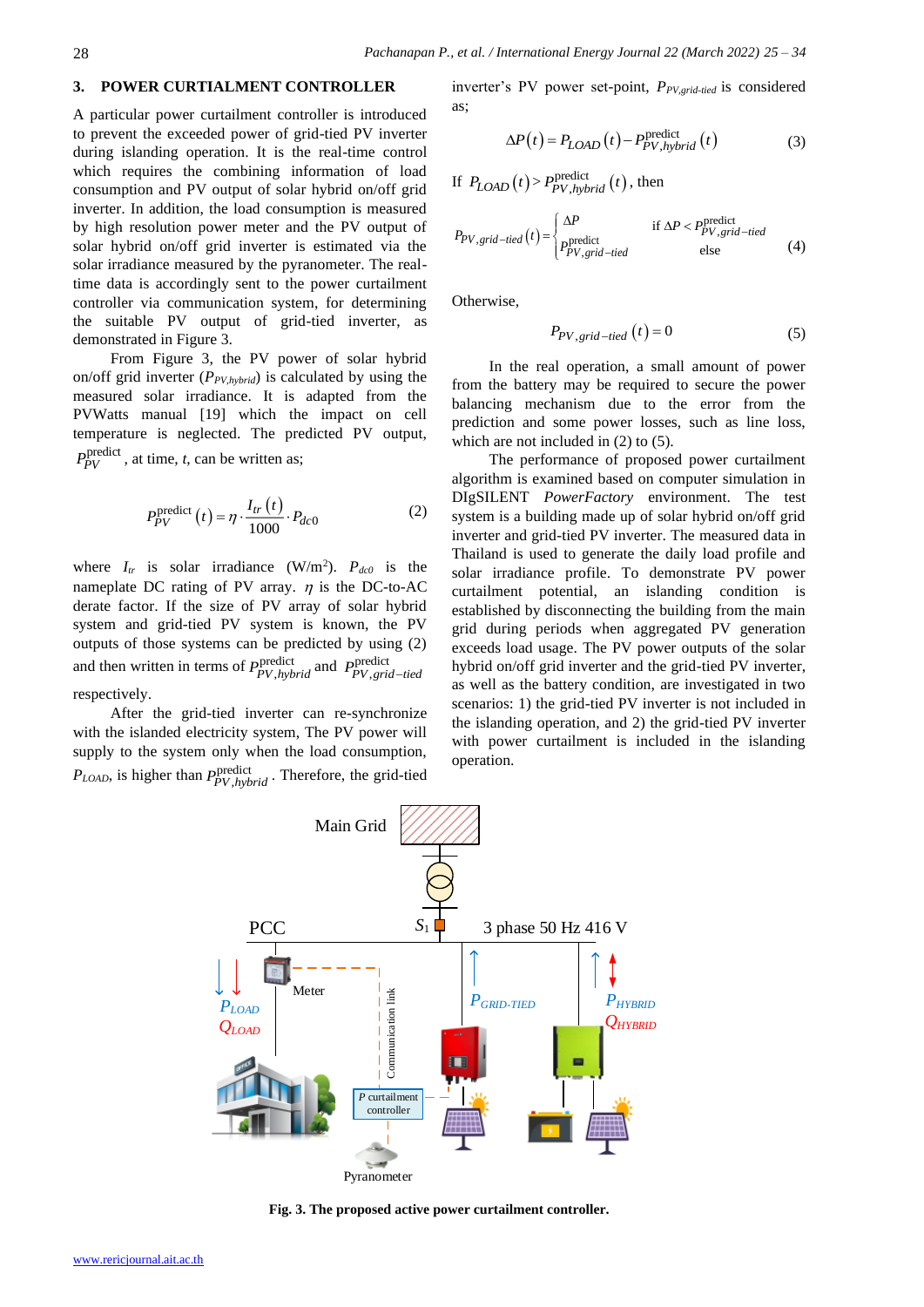## **4. TEST SYSTEM**

Based on Figure 3, the experimental building which connects to a three-phase 416 V, 50 Hz distribution network, has been tested in this study. In addition, the 5 kW/5 kWh solar hybrid system and 5 kW grid-tied PV system are installed in this system. The size of inverter in both systems is 5 kVA and the battery is a gel type. The characteristic of daily load demand is shown in Figure 4. While the 24 hour - solar irradiance and power generation of 5 kW PV system, calculated by using (2), are demonstrated in Figure 5.

During the grid-connecting operation, solar hybrid on/off grid inverter and grid-tied PV inverter have been operating at the maximum power point to supply PV powers into the system as much as possible which are at a constant power factor of 1.0. In this test, the reverse power flow occurred by the PV generation exceeds the load demand is permitted. In on-grid mode, the battery is fully charge at 80% of state of charge (*SoC*) all the time. Additionally, the battery can be charged either by PV power of the solar hybrid on/off inverter or absorbing power from the grid.

The main grid is separated by disconnecting the switch *S*1. Assuming the loss of grid supply occurs between 9.00 a.m. and 17.00 p.m., on the same day (11 hours of islanding condition). During the islanding operation, the solar hybrid on/off grid inverter is

operated in grid-forming mode to provide the system frequency and voltage regulations. To maintain power balancing mechanism, the solar hybrid system needs to deal with the changes of active and reactive powers consumed by the load. The main power generation is from the PV array, while the battery will supply power only when the PV generation of hybrid system is inadequate.

In off-grid mode, the battery cannot be charged from the other energy sources if the solar hybrid on/off grid inverter is supplying electricity into the islanded system. The solar hybrid system can support electricity supply until the battery *SoC* is lower than 20 %. Hence, the solar hybrid on/off grid inverter is pulled out from the system. During this time, no electricity is supplied to the load. The solar hybrid on/off grid inverter resumes supplying the electricity, after the battery is charging by PV power of solar hybrid system until the *SoC* is 80%.

After the main grid is reconnected by closing the switch *S*1, solar hybrid on/off grid inverter and grid-tied PV inverter return to grid-following mode and therefore feeding PV power at the maximum power point. If the battery level is lower than 80%, the battery will be charged suddenly. In order to charge the gel-type battery with a reasonable time, it is recommended that the charging power should be 15 to 25 % of the battery capacity [20].



**Fig. 5. Daily solar irradiance and predicted power generated by 5 kW PV system.**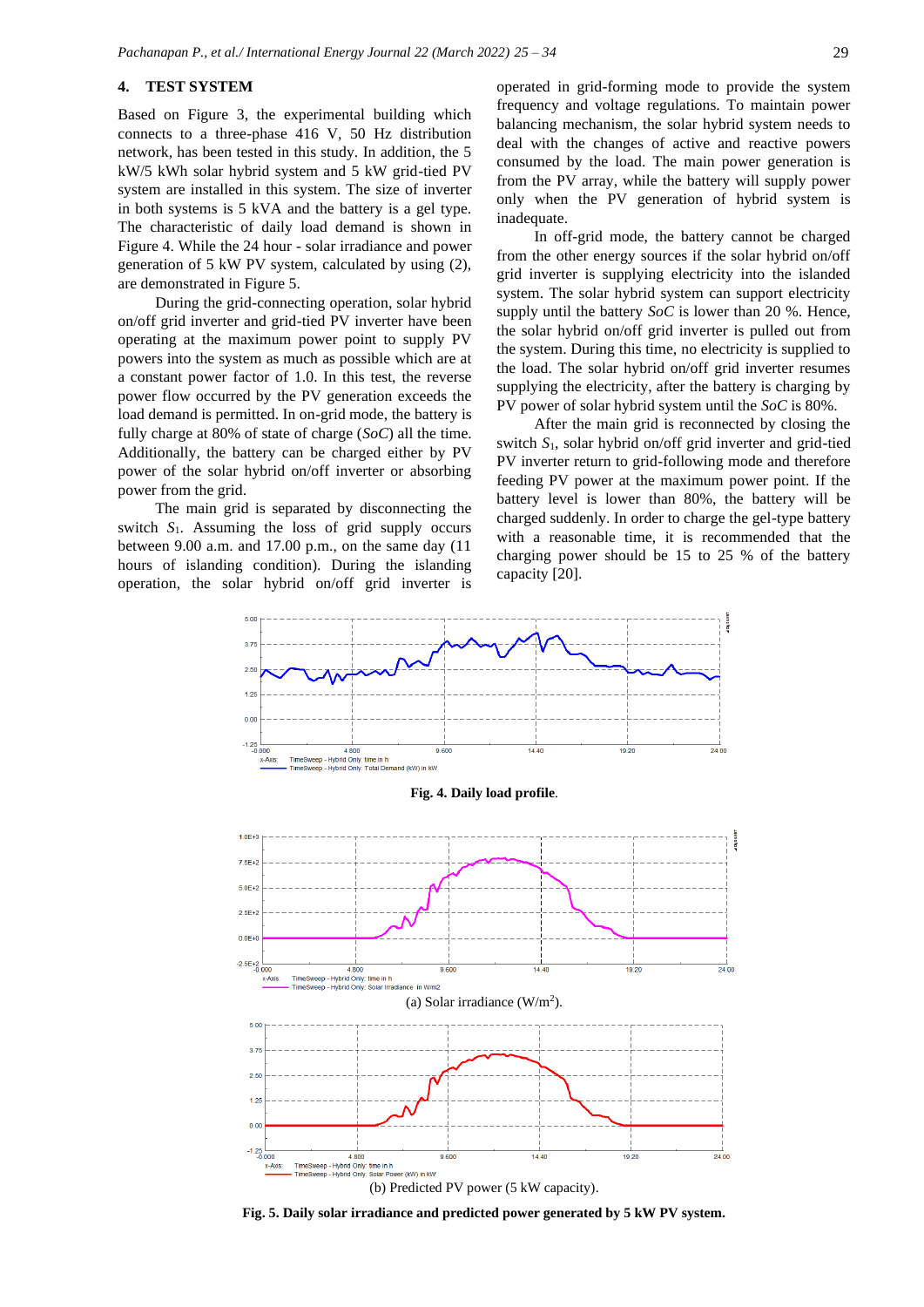## **5. SIMULATION RESULTS AND DISCUSSION**

The performance of islanding operation is investigated in two scenarios, with and without the supporting from the grid-tied PV system, by using the 24-hour timesweep load flow calculation on DIgSILENT *PowerFactory* software. The simulations are on 1 minute time step. The results from computer simulation are discussed as followings.

# *5.1 Case 1: The Grid-Tied PV System is Not Included in Islanding Operation*

In this case, only solar hybrid on/off grid inverter supports electricity supply during in the event of loss of grid voltage. The simulation results are in Figure 6 to Figure 9. Voltage at the PCC and supplied load are shown in Figure 6. PV powers of solar hybrid on/off grid inverter and grid-tied PV inverter are presented in Figure 7. The battery charging/discharging and the level of *SoC* are illustrated in Figure 8. The flow of active and reactive powers through the solar hybrid on/off grid inverter is demonstrated in Figure 9.

After the islanding is detected, at 9.00 a.m., the grid-tied PV system is disconnected while both PV and battery in the solar hybrid system can smoothly supply electricity power to the load. It can be seen that the solar hybrid system can support active and reactive powers, without any interruptions, only for 5 hours 24 minutes. In addition, at 14.30 p.m., the battery level is lower than 20 % and then the solar hybrid system is disconnected causing the load is unsupplied.

The loss of electricity supply occurs around 1 hour for charging battery by PV power until the *SoC* reaches 80 %. Since 15.30 p.m., the solar hybrid system can resume supplying electricity to the load. After the main

grid is reconnected at 17.00 p.m., the grid-tied PV system is able to re-supply power to the grid. Due to the *SoC* is lower than 80 %, the battery is then charging with the rate of 1 kW charging power (20% of battery capacity). It can be seen that the active power is flowing back through the solar hybrid on/off grid inverter, during the on-grid charging process.

# *5.2 Case 2: The Grid-Tied PV System with Power Curtailment Control is Included in Islanding Operation*

The supporting from the grid-tied PV system with additional power limit control during islanding operation is demonstrated in Figure 10 to Figure 13. The power curtailment controller, as explained in Section 3, can adjust the output of grid-tied PV system to maintain the balance between power generation and load consumption, effectively. With the support from gridtied PV system, the battery will provide a lower power supply when comparing to the case 1. It also showed that the battery increased the discharging power significantly after 16.00 p.m., since the PV generation is dramatically dropped in the late afternoon due to low solar irradiance.

Furthermore, it is found that the integration of grid-tied PV inverter with solar hybrid on/off grid inverter for islanding operation can enhance the uninterrupted operation in the building. In this test, with the small amount of power supplied by battery, the islanding operation can provide continuing electricity supply without interruption. Additionally, the battery *SoC* was slightly reduced since the energy stored in the battery was used only about 25% of its capacity, during the loss of grid voltage.



**Fig. 6. Voltage at PCC and supplied load in Case 1.**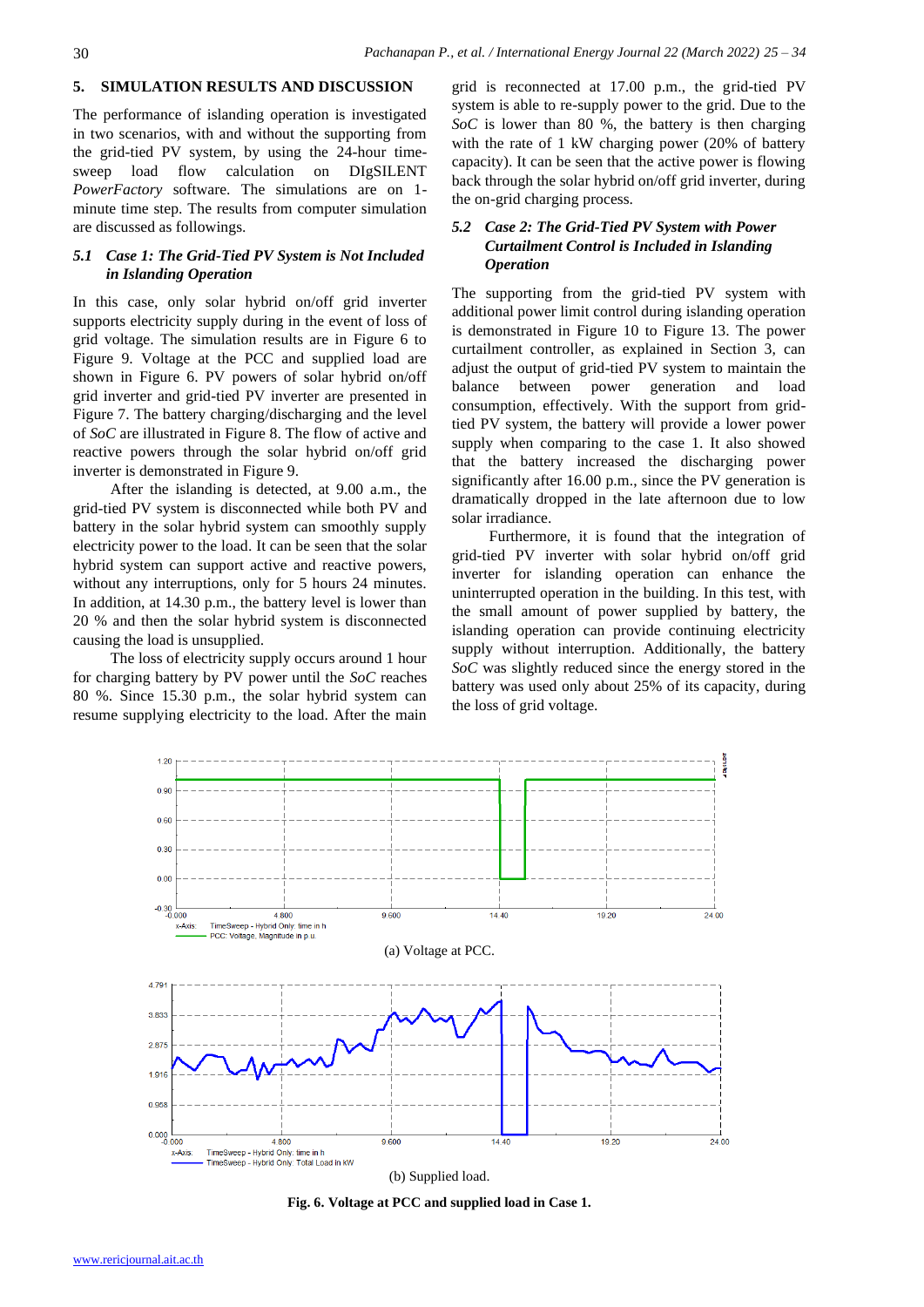

**Fig. 7. PV powers supplied by solar hybrid on/off grid inverter and grid-tied PV inverter in Case 1.**



**Fig. 8. Battery power and the level on** *SoC* **in Case 1**



**Fig. 9. Active and reactive powers of solar hybrid on/off grid inverter and grid-tied PV inverter in Case 1.**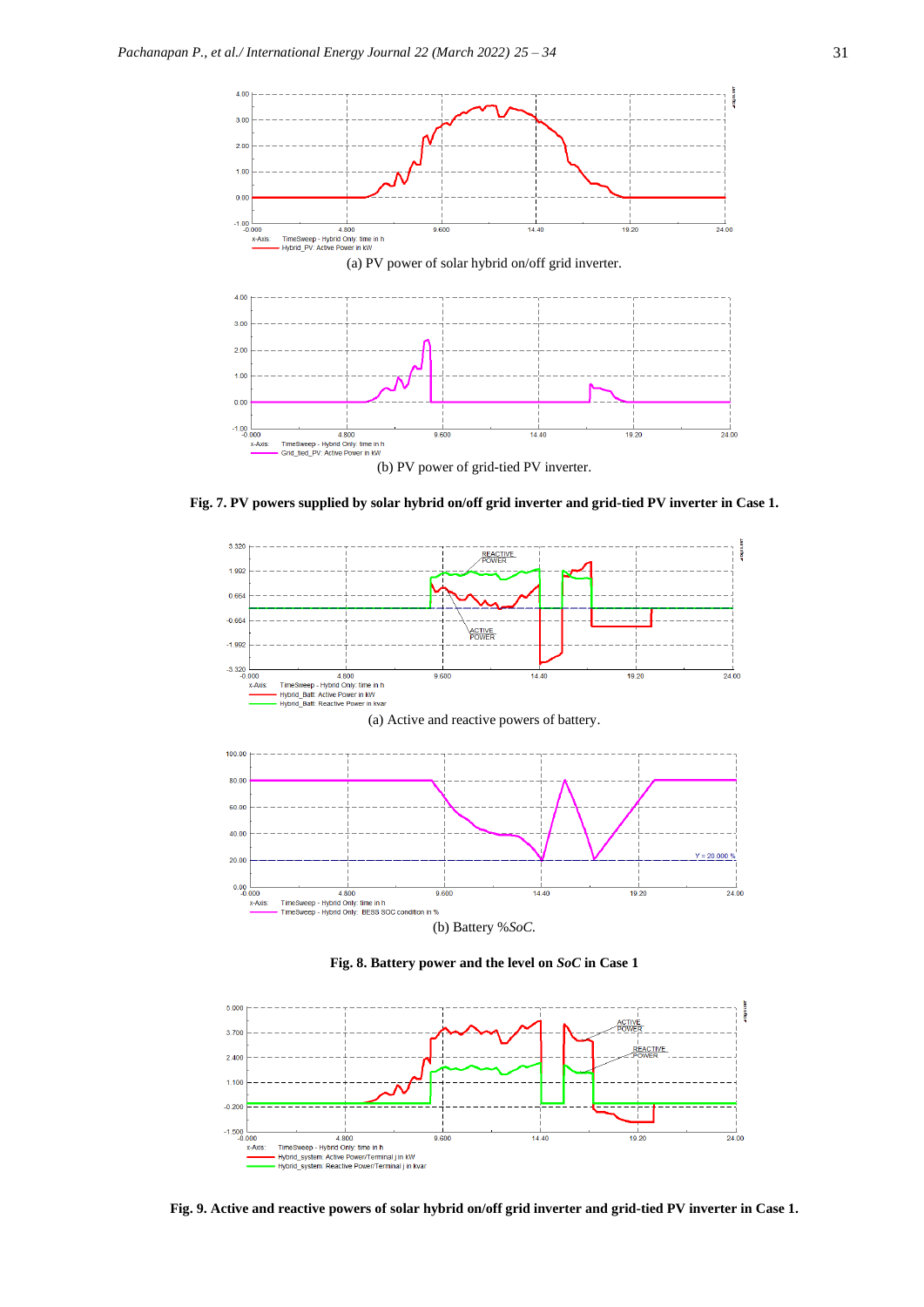**6. CONCLUSION**

The proposed power curtailment controller attempts to automatically adjust the power set-point in power limiting function found in many commercial gridtied PV inverters, in order to balance PV generation and load demand during off-grid condition. It is found that the use of load consumption and solar irradiance information for power limiting control, comparable to the usage of *P/f* droop controller [6], [17], [18], can also prevent the surplus PV feeding in isolated system effectively. As a result, the system frequency and voltage may be kept within the statutory limits. The controller, measuring instruments, and communication system, on the other hand, must be fast enough to deal with rapid variations in load demand and solar irradiation. Furthermore, the safety margin would be considered, with the power output of the grid-connected PV inverter being lower than the predicted value in (4) to guarantee that no excess PV injection occurs.

The study found that a particular power curtailment controller, which is the combination of smart meter and solar irradiance sensor, can allow the grid-tied PV inverter to collaborate with the solar hybrid on/off grid inverter in the event of loss of main grid. Based on the simulation results, the proposed active power controller can successfully adjust the output power of grid-tied PV inverter to avoid exceeding PV generation during islanding operation. The usage of a grid-connected PV inverter with suggested power limiting control can boost PV generation while decreasing the use of battery, especially during the day. As a result, this would be helpful for extending the building's uninterrupted operation when the energy supplied by the main grid is unavailable.



**Fig. 10. Voltage at PCC and supplied load in Case 2.**



(a) PV power of solar hybrid on/off inverter.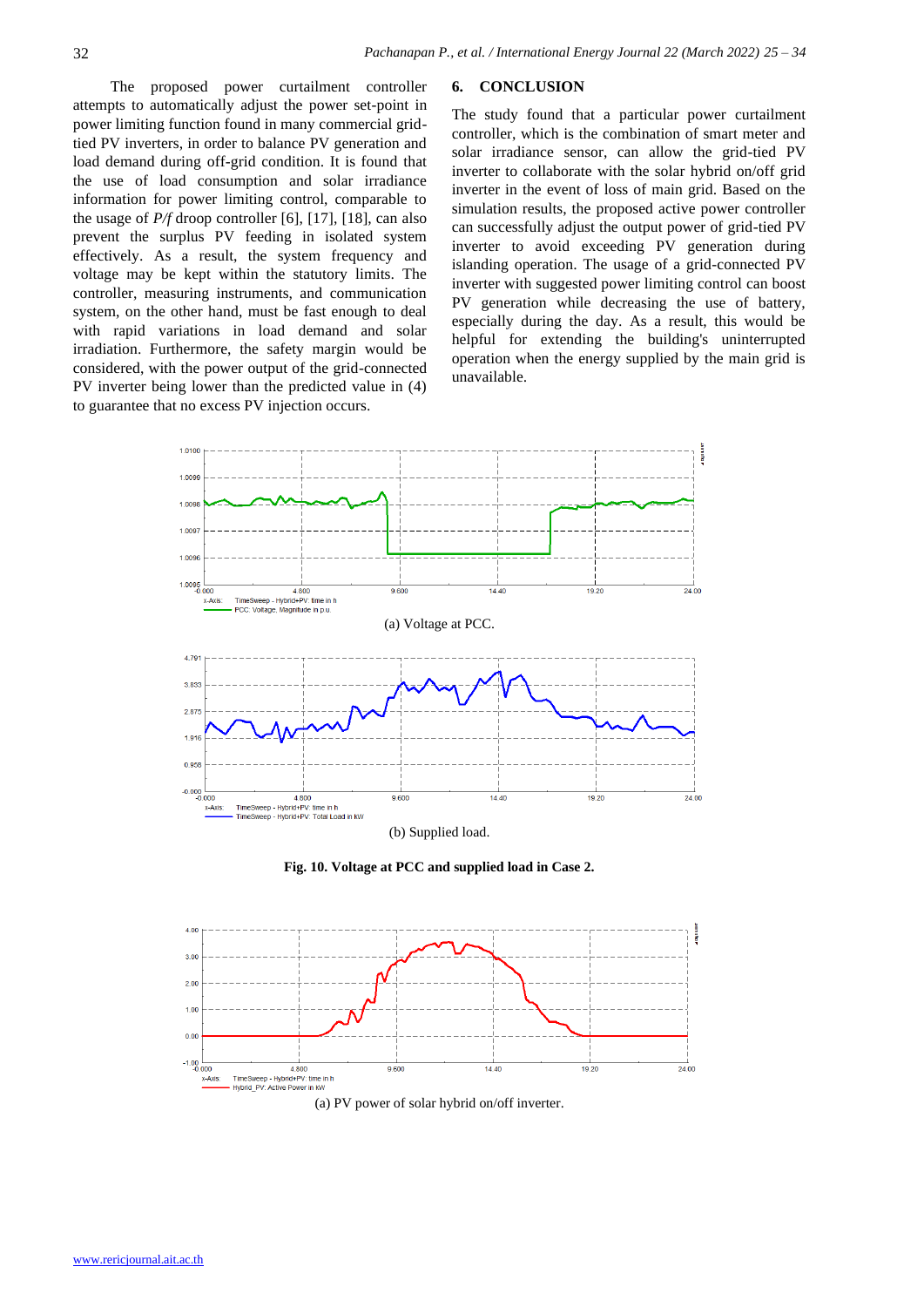

**Fig. 11. PV powers supplied by solar hybrid on/off grid inverter and grid-tied PV inverter in Case 2.**



(b) Battery %*SoC.*

**Fig. 12. Battery power and the level on** *SoC* **in Case 2.**



**Fig. 13. Active and reactive powers of solar hybrid on/off grid inverter and grid-tied PV inverter in Case 2.**

#### **ACKNOWLEDGEMENT**

This research was supported by the Centre of excellence on Energy Technology and Environment (CETE), Faculty of Engineering, Naresuan University and the Mastering Energy Supply focusing on Isolated Areas (MESfIA) project co-funded by the Erasmus+ Programme of the European Union. The European

Commission support for the production of this publication does not constitute an endorsement of the contents which reflects the views only of the authors, and the Commission cannot be held responsible for any use which may be made of the information contained therein.